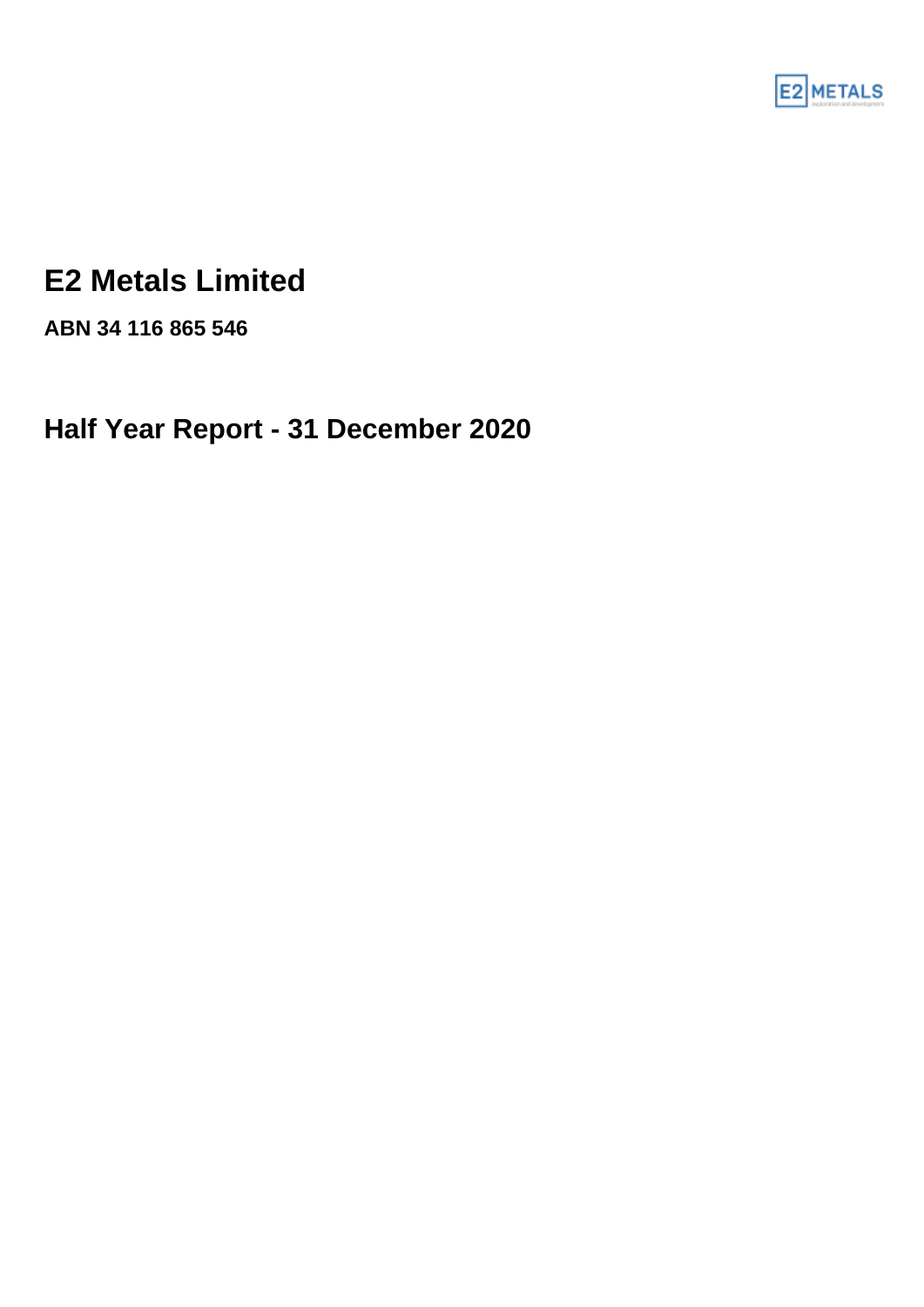#### **E2 Metals Limited Contents 31 December 2020**



1

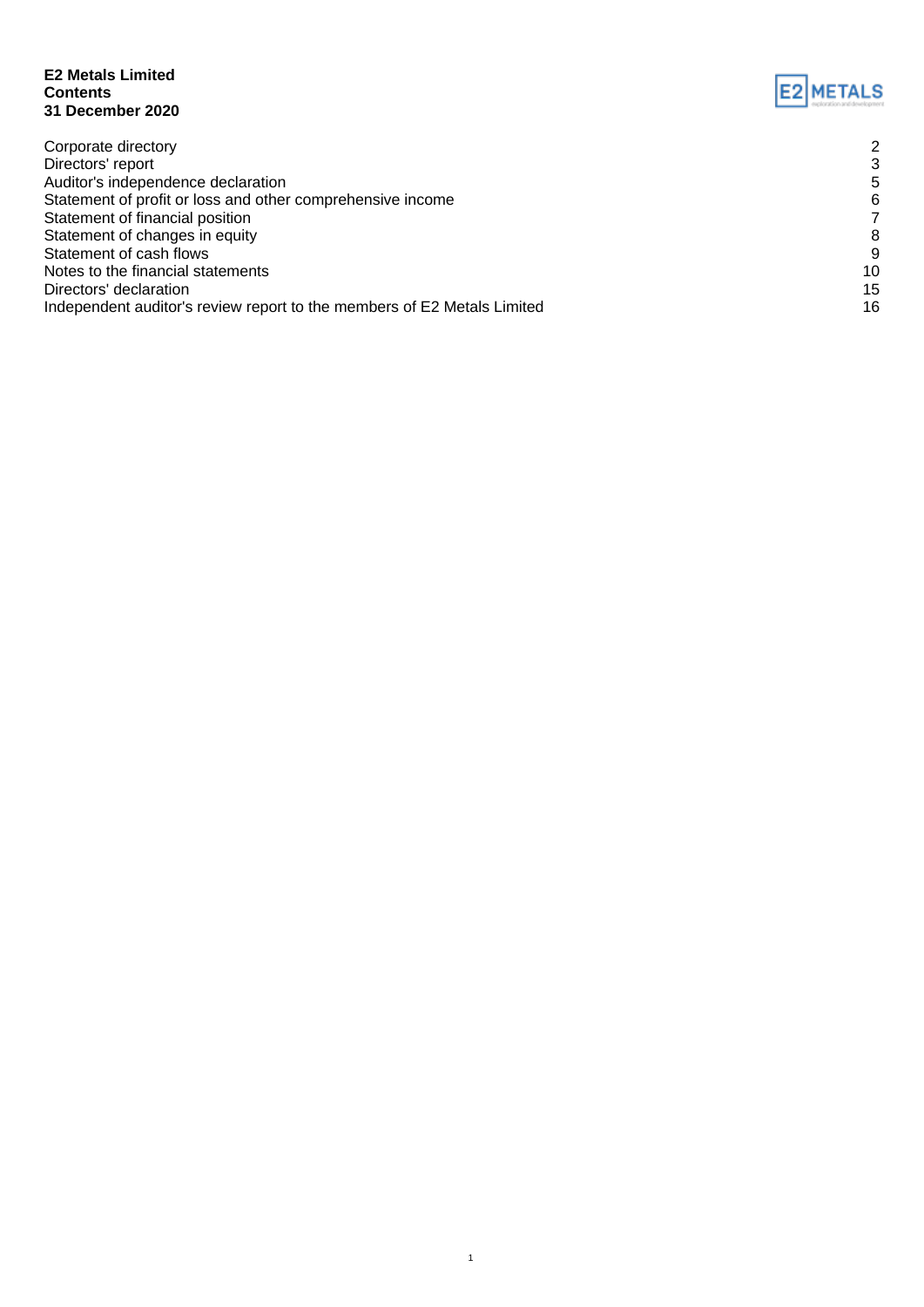#### **E2 Metals Limited Corporate directory 31 December 2020**



| <b>Directors</b>            | Ms Melanie Leydin (Chairperson)<br>Mr Todd Williams (Managing Director)<br>Mr Alastair Morrison (Non-executive Director) |
|-----------------------------|--------------------------------------------------------------------------------------------------------------------------|
| <b>Company Secretary</b>    | Ms Melanie Leydin                                                                                                        |
| Registered office           | Level 4<br>100 Albert Road<br>South Melbourne VIC 3205<br>Phone: 03 9692 7222                                            |
| Principal place of business | Level 3<br>100 Pirie Street<br>Adelaide SA 5000                                                                          |
| Share register              | <b>Link Market Services</b><br>Tower 4, 727 Collins Street<br>Docklands VIC 3008<br>Phone: 1300 554 474                  |
| Auditor                     | <b>William Buck</b><br>Level 20, 181 William Street<br>Melbourne VIC 3000                                                |
| Stock exchange listing      | E2 Metals Limited shares are listed on the Australian Securities Exchange (ASX)<br>code: E2M)                            |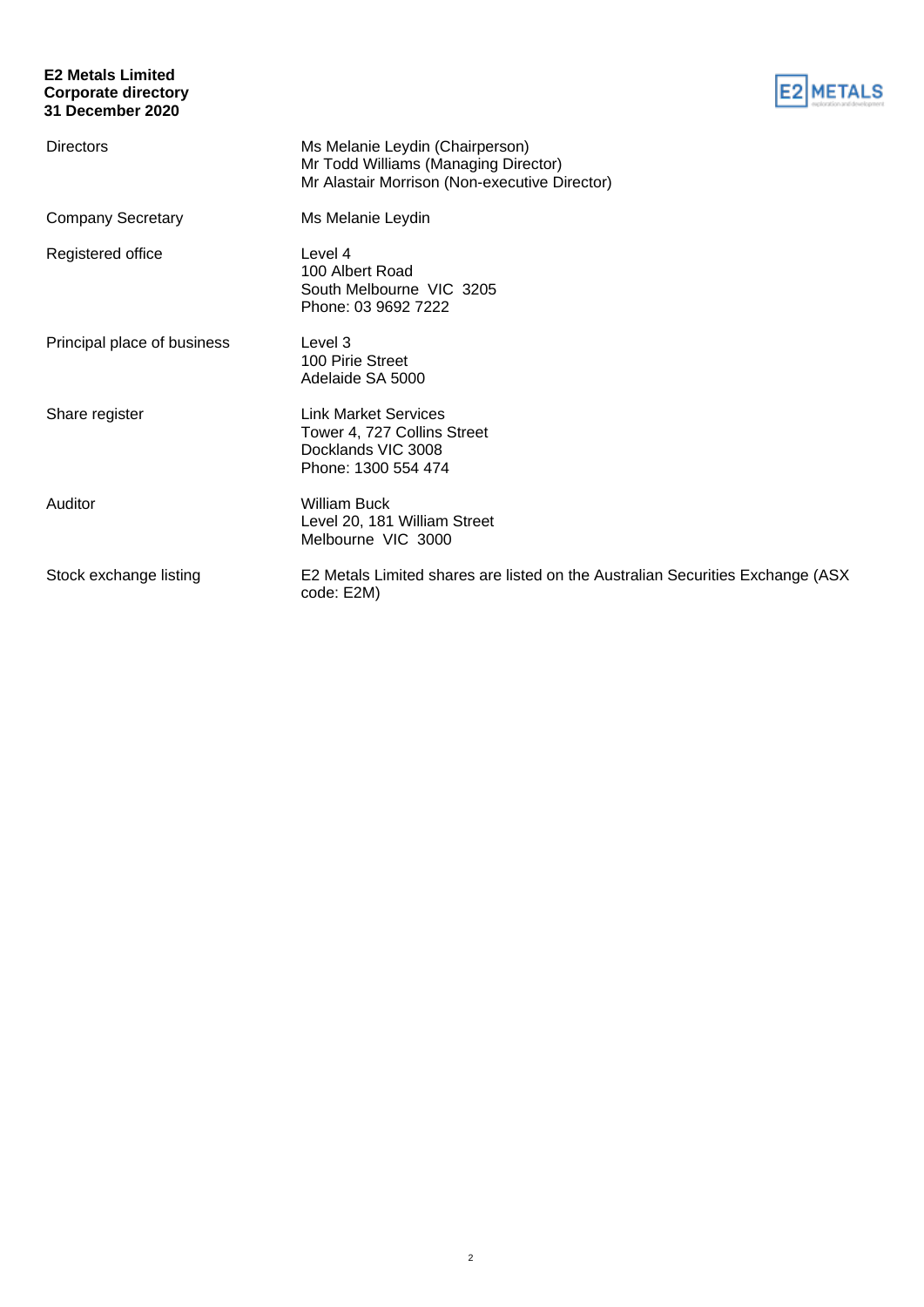#### **E2 Metals Limited Directors' report 31 December 2020**



The directors present their report, together with the financial statements, on the consolidated entity (referred to hereafter as the 'Consolidated entity') consisting of E2 Metals Limited (referred to hereafter as the 'Company' or 'parent entity') and the entities it controlled at the end of, or during, the half-year ended 31 December 2020.

#### **Directors**

The following persons were directors of E2 Metals Limited during the whole of the half-year and up to the date of this report, unless otherwise stated:

Ms Melanie Leydin (Chairperson) Mr Todd Williams (Managing Director) Mr Alastair Morrison (Non-executive Director)

#### **Principal activities**

During the half-year the principal continuing activities of the Consolidated entity consisted of exploration and evaluation of mineral deposits in Australia and Argentina, together with reviewing other asset opportunities.

#### **Review of operations**

The loss for the Consolidated entity after providing for income tax and non-controlling interest amounted to \$1,672,660 (31 December 2019: \$1,435,225).

#### *Operating results*

Operating expenses for the half year was \$3,230,486, an increase of \$1,514,279 over the corresponding prior period (2019: \$1,716,207). This was mainly due to \$1.14m increase in cost on the exploration activities and increase in the administration expenses by \$0.25m mainly driven by \$0.18m foreign exchange loss on cash and cash equivalents during the half year. During the half year, the Consolidated entity had \$1.25m (2019: nil) gain from the sale of Argentine CCL bonds which were acquired in US Dollars and liquidated in Argentine Peso as part of transferring the operating working capital to the Group's Argentine subsidiary for exploration activities.

#### *Financial position*

Net assets have increased by \$12,402,185 from \$3,907,102 at 30 June 2020 to \$16,309,287. This was mainly driven by a increase in working capital due to \$14.4m capital raised (net of transaction costs) during the half year.

#### *Review of operations*

During the six months to 31 December 2020, the Consolidated entity remained focused on exploration within its flagship Conserrat gold and silver project located in the Santa Cruz province, Argentina.

#### *Santa Cruz Gold Silver Project*

E2 Metals holds an 80% interest in exploration titles totalling 90,000 Ha located in the Santa Cruz province of Argentina prospective for Low Sulphidation (LS) Epithermal vein deposits associated with Jurassic age volcanic rocks of the Deseado Massif geological complex. This includes four principal projects located along trend from established mining districts.

The Company's principal focus continues to be the Conserrat project centred 20km west-northwest of AngloGold Ashanti's Cerro Vanguardia mine. Exploration works during the reporting period included a combined 7331m Reverse Circulation (RC) and Diamond drill program and an Electrical Tomography geophysical program. On 28 October 2020, the Company announced the discovery of high-grade gold and silver mineralisation (18m at 47gpt Au and 208gpt Ag from 66m) at the Mia prospect, located in the south-eastern project area. Exploration work programs at Conserrat remain ongoing.

#### *Rio Negro Gold Silver Project*

E2 Metals holds an 80% interest in exploration titles totalling 37,979Ha and 100% interest in titles totalling 50,790Ha, located in the Rio Negro province of Argentina prospective for gold and silver deposits. Work was limited to desktop studies, data compilation and regional target generation.

#### *Cobar Project, New South Wales*

E2 holds a 100% interest in a 175km<sup>2</sup> land package over the historic Mount Hope copper gold district located in the Cobar Superbasin, New South Wales. Work was limited to desktop studies, data compilation and regional target generation.

#### **Significant changes in the state of affairs**

There were no significant changes in the state of affairs of the Consolidated entity during the financial half-year.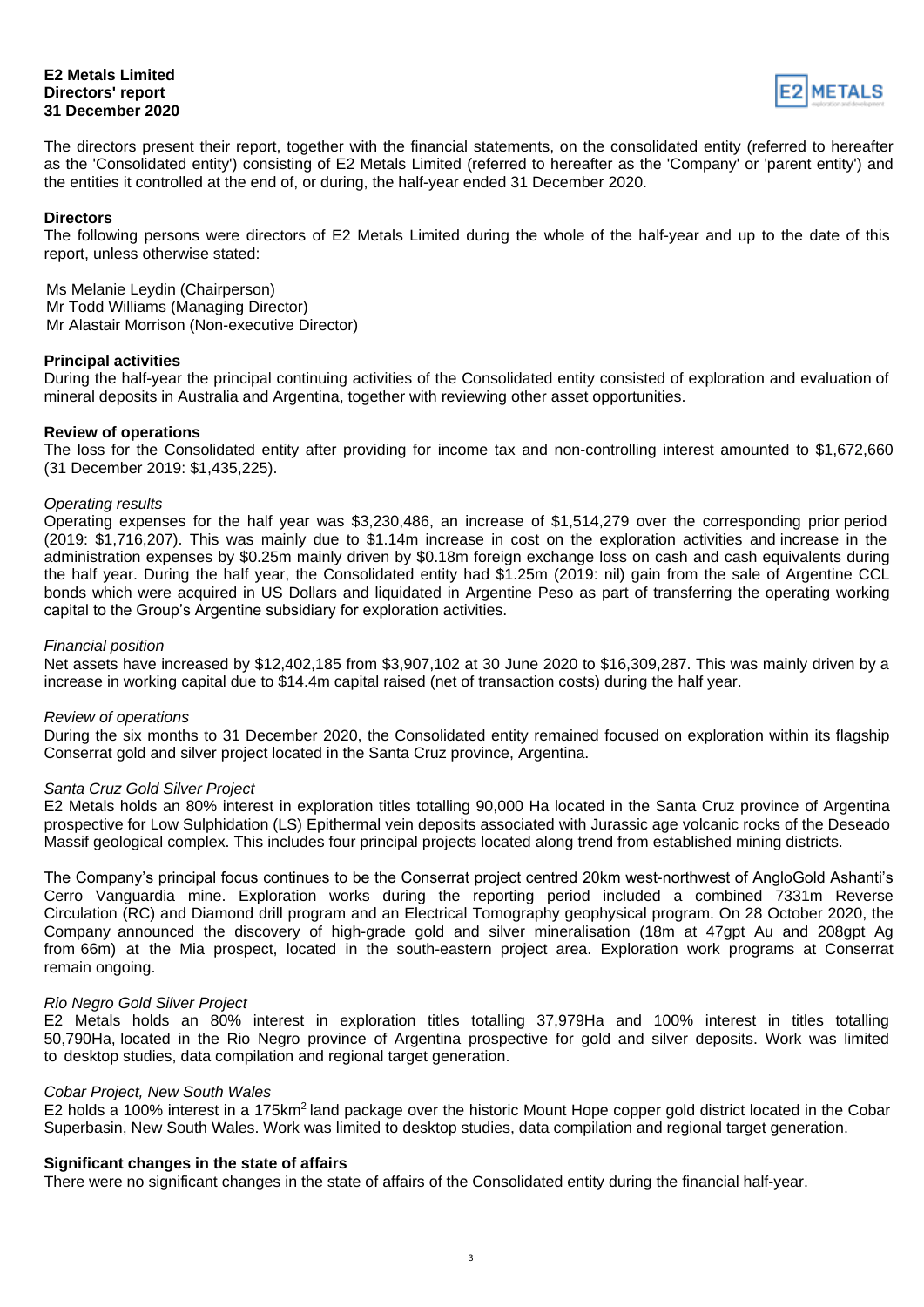#### **E2 Metals Limited Directors' report 31 December 2020**



#### **Auditor's independence declaration**

A copy of the auditor's independence declaration as required under section 307C of the Corporations Act 2001 is set out immediately after this directors' report.

This report is made in accordance with a resolution of directors, pursuant to section 306(3)(a) of the Corporations Act 2001.

On behalf of the directors

Addine \_\_\_\_\_\_\_\_\_\_\_\_\_\_\_\_\_\_\_\_\_\_\_\_\_\_\_

Todd Williams Managing Director

10 March 2021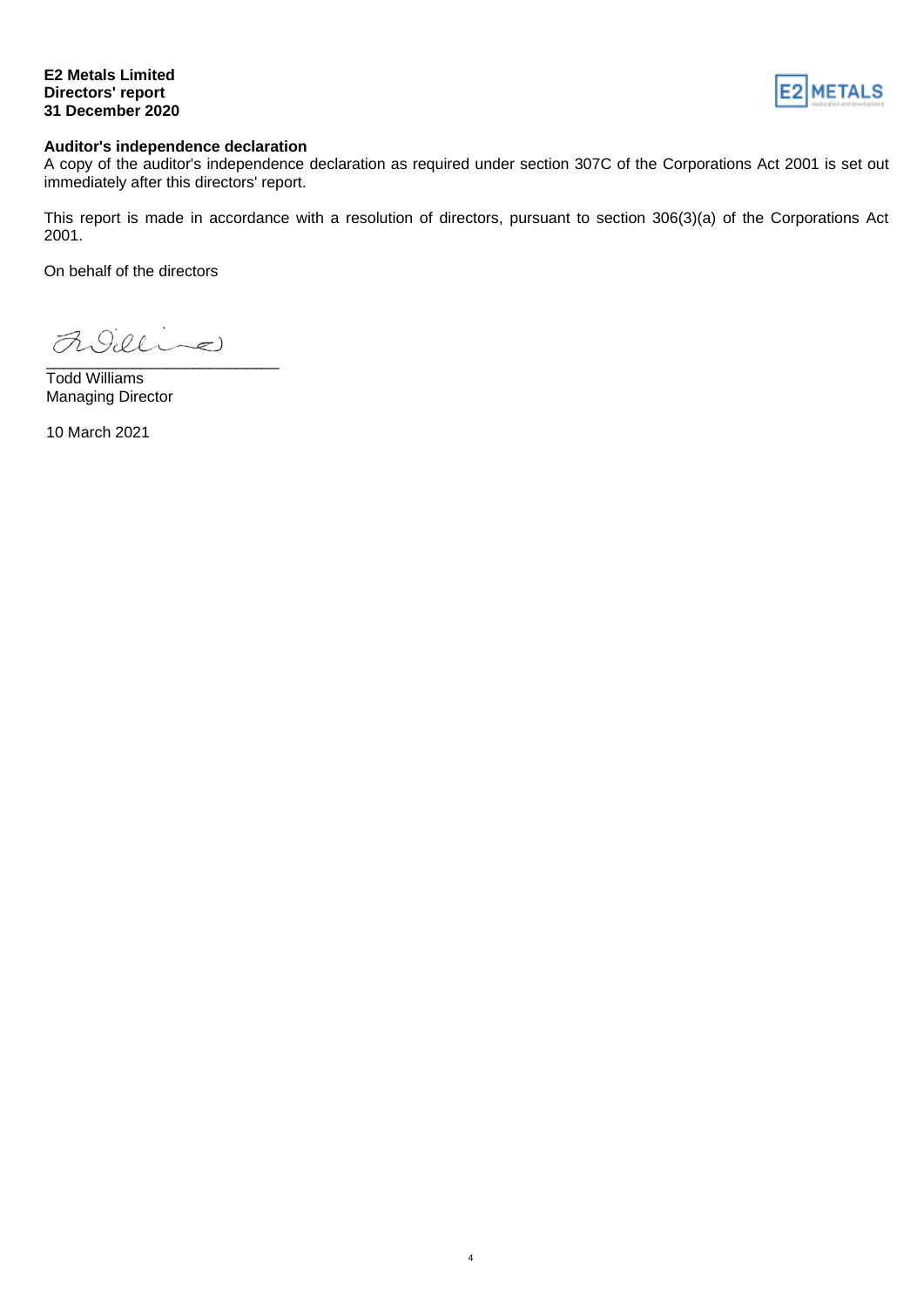

#### **AUDITOR'S INDEPENDENCE DECLARATION UNDER SECTION 307C OF THE CORPORATIONS ACT 2001 TO THE DIRECTORS OF E2 METALS LIMITED**

I declare that, to the best of my knowledge and belief during the half-year ended 31 December 2020 there have been:

- **—** no contraventions of the auditor independence requirements as set out in the Corporations Act 2001 in relation to the review; and
- **—** no contraventions of any applicable code of professional conduct in relation to the review.

William Buck

**William Buck Audit (Vic) Pty Ltd** ABN: 59 116 151 136

**N.S. Benbow Director** 

Dated this 10th day of March, 2021

**ACCOUNTANTS & ADVISORS** 

Level 20, 181 William Street Melbourne VIC 3000 Telephone: +61 3 9824 8555 williambuck.com

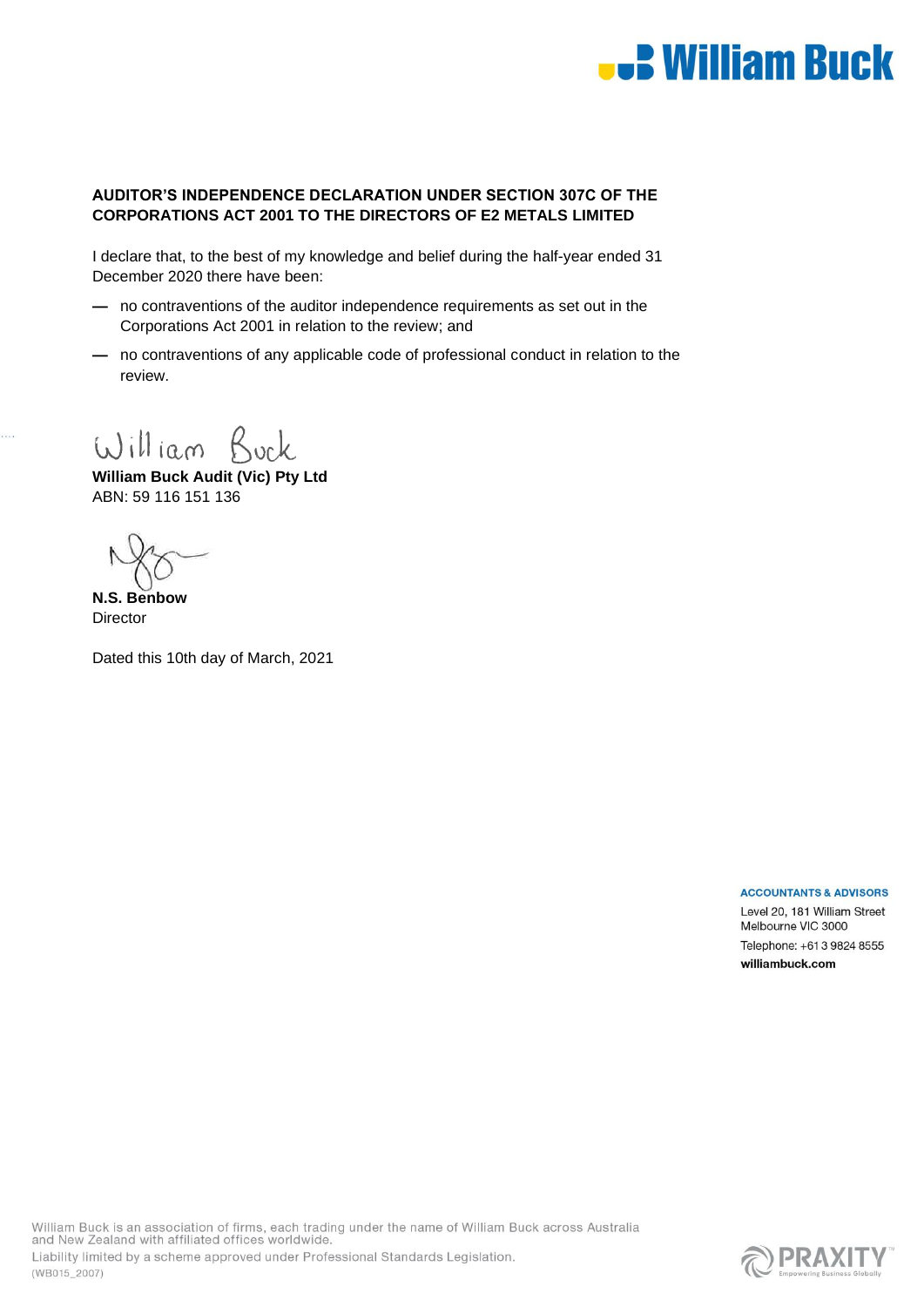#### **E2 Metals Limited Statement of profit or loss and other comprehensive income For the half-year ended 31 December 2020**



|                                                                                               | <b>Consolidated</b> |                                       |               |
|-----------------------------------------------------------------------------------------------|---------------------|---------------------------------------|---------------|
|                                                                                               | <b>Note</b>         | 31 December 31 December<br>2020<br>\$ | 2019<br>\$    |
| <b>Revenue</b>                                                                                |                     |                                       |               |
| Grant and other income                                                                        |                     | 29,865                                |               |
| Interest income                                                                               |                     | 4,007                                 | 12,333        |
| Investment income                                                                             | 4                   | 1,253,710                             |               |
| <b>Expenses</b>                                                                               |                     |                                       |               |
| Administration expenses                                                                       |                     | (338, 763)                            | (89, 514)     |
| Corporate expense                                                                             |                     | (268, 030)                            | (172, 503)    |
| <b>Employment expenses</b>                                                                    |                     | (154, 434)                            | (130, 177)    |
| <b>Exploration expenses</b>                                                                   |                     | (2,469,259)                           | (1,324,013)   |
| Loss before income tax expense                                                                |                     | (1,942,904)                           | (1,703,874)   |
| Income tax expense                                                                            |                     |                                       |               |
| Loss after income tax expense for the half-year                                               |                     | (1,942,904)                           | (1,703,874)   |
| <b>Other comprehensive loss</b>                                                               |                     |                                       |               |
| Items that may be reclassified subsequently to profit or loss<br>Foreign currency translation |                     | (86, 478)                             | (15, 399)     |
|                                                                                               |                     |                                       |               |
| Other comprehensive loss for the half-year, net of tax                                        |                     | (86, 478)                             | (15, 399)     |
| Total comprehensive loss for the half-year                                                    |                     | (2,029,382)                           | (1,719,273)   |
| Loss for the half-year is attributable to:                                                    |                     |                                       |               |
| Non-controlling interest                                                                      |                     | (270, 244)                            | (268, 649)    |
| Owners of E2 Metals Limited                                                                   |                     | (1,672,660)                           | (1,435,225)   |
|                                                                                               |                     | (1,942,904)                           | (1,703,874)   |
|                                                                                               |                     |                                       |               |
| Total comprehensive loss for the half-year is attributable to:                                |                     |                                       |               |
| Non-controlling interest                                                                      |                     | (180, 568)                            | (262, 776)    |
| Owners of E2 Metals Limited                                                                   |                     | (1,848,814)                           | (1, 456, 497) |
|                                                                                               |                     | (2,029,382)                           | (1,719,273)   |
|                                                                                               |                     | <b>Cents</b>                          | <b>Cents</b>  |
| Basic earnings/(loss) per share                                                               | 10                  | (1.24)                                | (1.56)        |
| Diluted earnings/(loss) per share                                                             | 10                  | (1.24)                                | (1.56)        |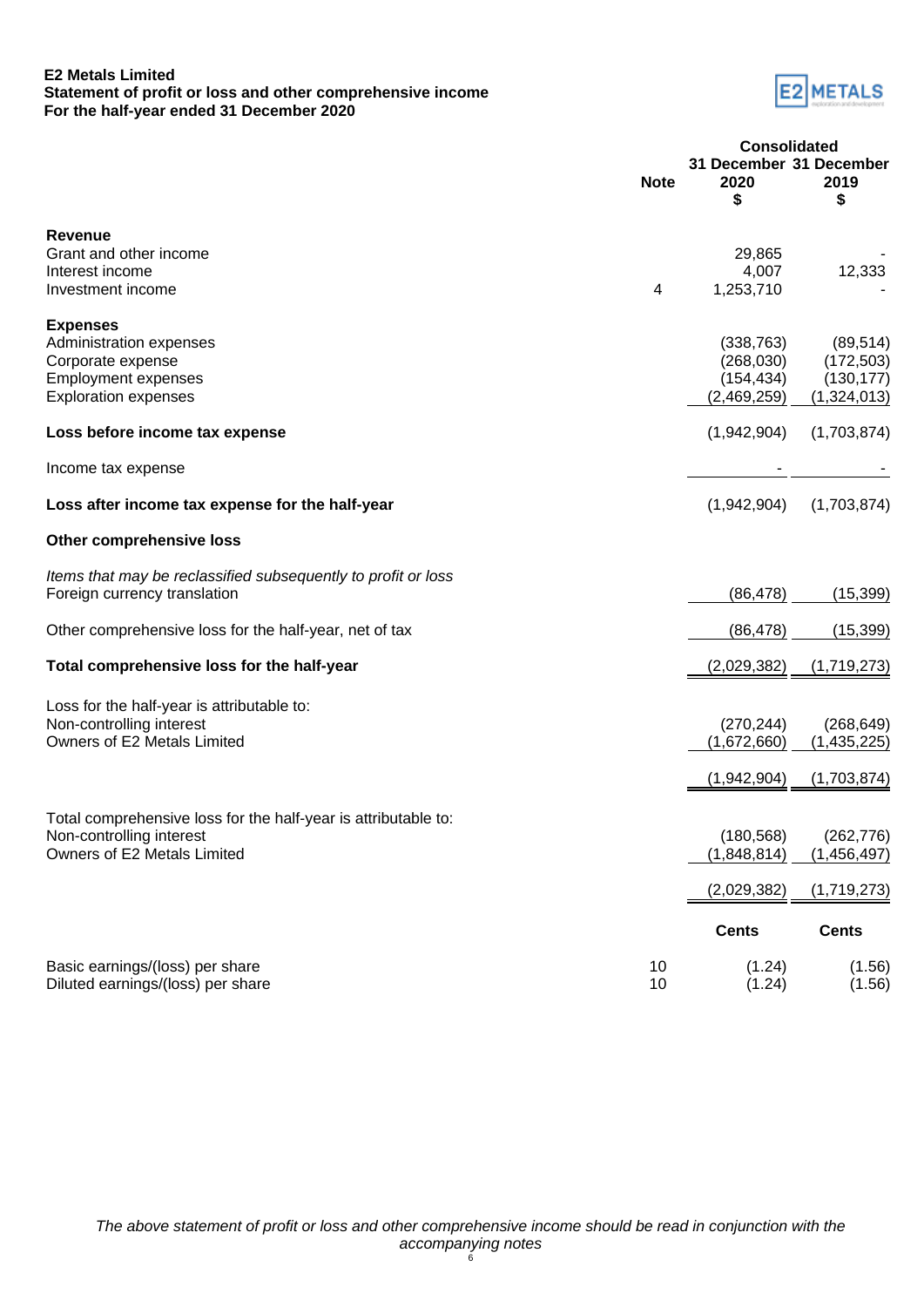#### **E2 Metals Limited Statement of financial position As at 31 December 2020**



|                                                                                                                                                                       | <b>Consolidated</b> |                                                                         |                                                                    |
|-----------------------------------------------------------------------------------------------------------------------------------------------------------------------|---------------------|-------------------------------------------------------------------------|--------------------------------------------------------------------|
|                                                                                                                                                                       | <b>Note</b>         | 31 December<br>2020<br>\$                                               | 30 June 2020<br>\$                                                 |
| <b>Assets</b>                                                                                                                                                         |                     |                                                                         |                                                                    |
| <b>Current assets</b><br>Cash and cash equivalents<br>GST and other receivables<br>Other assets<br>Total current assets                                               | 5                   | 15,589,127<br>546,626<br>28,695<br>16,164,448                           | 3,564,498<br>322,098<br>43,195<br>3,929,791                        |
| <b>Non-current assets</b><br>GST and other receivables<br>Property, plant and equipment<br>Security deposits<br>Total non-current assets                              | 5                   | 126,338<br>87,765<br>30,000<br>244,103                                  | 19,616<br>30,000<br>49,616                                         |
| <b>Total assets</b>                                                                                                                                                   |                     | 16,408,551                                                              | 3,979,407                                                          |
| <b>Liabilities</b>                                                                                                                                                    |                     |                                                                         |                                                                    |
| <b>Current liabilities</b><br>Trade and other payables<br>Employee benefits<br><b>Total current liabilities</b>                                                       | $6\phantom{1}6$     | 78,683<br>18,330<br>97,013                                              | 64,741<br>6,459<br>71,200                                          |
| <b>Non-current liabilities</b><br>Employee benefits<br>Total non-current liabilities                                                                                  |                     | 2,251<br>2,251                                                          | 1,105<br>1,105                                                     |
| <b>Total liabilities</b>                                                                                                                                              |                     | 99,264                                                                  | 72,305                                                             |
| <b>Net assets</b>                                                                                                                                                     |                     | 16,309,287                                                              | 3,907,102                                                          |
| <b>Equity</b><br><b>Issued capital</b><br>Reserves<br><b>Accumulated losses</b><br>Equity attributable to the owners of E2 Metals Limited<br>Non-controlling interest | $\overline{7}$      | 29,041,443<br>(46, 649)<br>(11, 821, 079)<br>17, 173, 715<br>(864, 428) | 14,562,344<br>177,037<br>(10, 148, 419)<br>4,590,962<br>(683, 860) |
| <b>Total equity</b>                                                                                                                                                   |                     | 16,309,287                                                              | 3,907,102                                                          |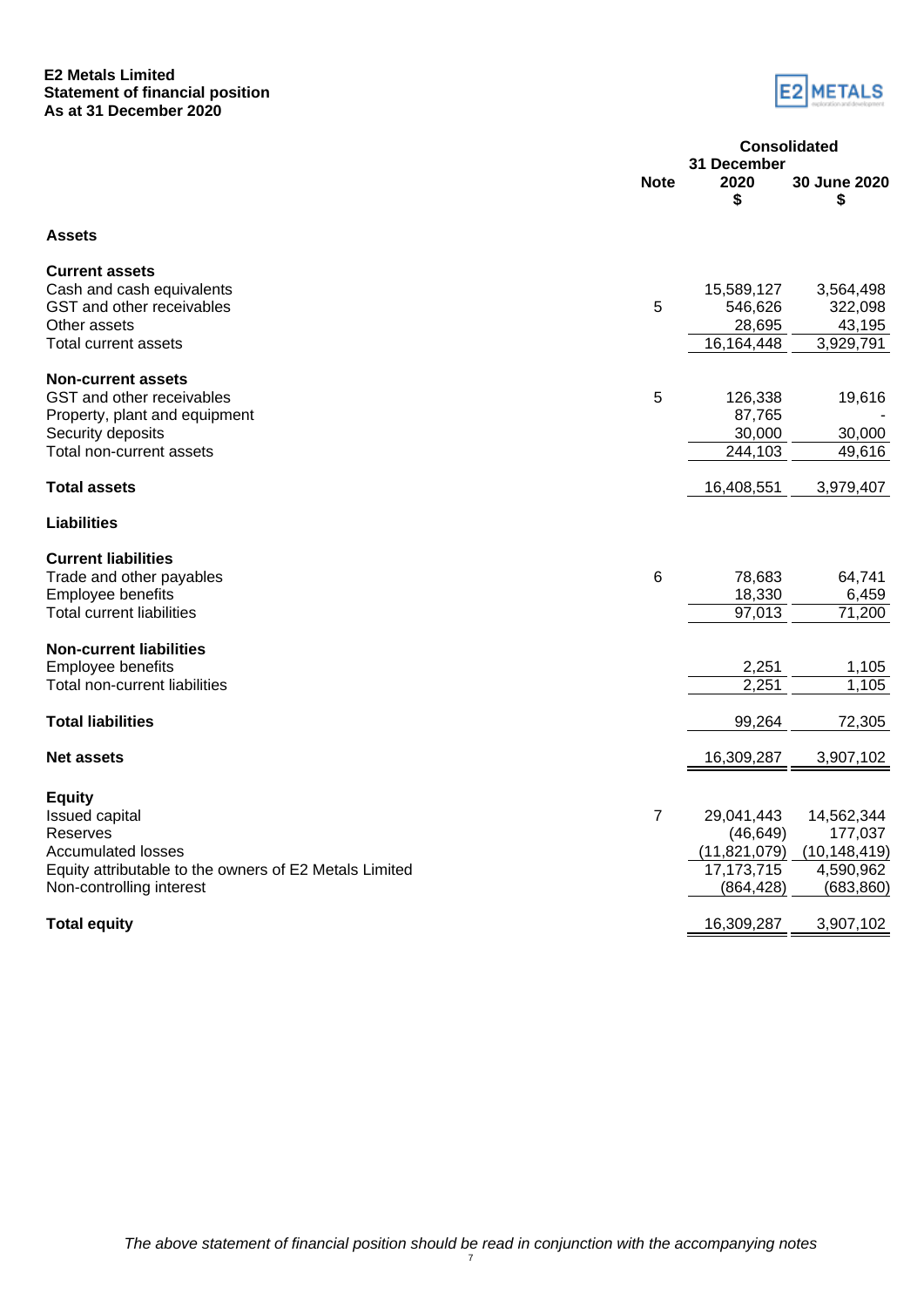#### **E2 Metals Limited Statement of changes in equity For the half-year ended 31 December 2020**

| E2 METALS |
|-----------|
|           |

| <b>Consolidated</b>                                                              | <b>Issued</b><br>capital | <b>Shared</b><br>based<br>payment<br>reserve<br>\$ | Foreign<br>currency<br>translation<br>reserve<br>\$ | <b>Accumulated</b><br><b>losses</b><br>\$ | Non-<br>controlling<br>interest<br>S | <b>Total equity</b> |
|----------------------------------------------------------------------------------|--------------------------|----------------------------------------------------|-----------------------------------------------------|-------------------------------------------|--------------------------------------|---------------------|
| Balance at 1 July 2019                                                           | 11,855,059               | 294,011                                            | 45,153                                              | (7, 971, 877)                             | (257, 978)                           | 3,964,368           |
| Loss after income tax expense<br>for the half-year<br>Other comprehensive        |                          |                                                    | ۰                                                   | (1,435,225)                               | (268, 649)                           | (1,703,874)         |
| income/(loss) for the half-year,<br>net of tax                                   |                          |                                                    | (21, 272)                                           |                                           | 5,873                                | (15, 399)           |
| Total comprehensive loss for<br>the half-year                                    |                          |                                                    | (21, 272)                                           | (1,435,225)                               | (262, 776)                           | (1,719,273)         |
| Reclassification of Hauraki<br>reserve                                           |                          |                                                    | (5,276)                                             | 5,276                                     |                                      |                     |
| Transactions with owners in<br>their capacity as owners:<br>Share-based payments |                          | 27,764                                             |                                                     |                                           |                                      | 27,764              |
| Balance at 31 December 2019                                                      | 11,855,059               | 321,775                                            | 18,605                                              | (9,401,826)                               | (520, 754)                           | 2,272,859           |

| <b>Consolidated</b>                                                                                           | <b>Issued</b><br>capital<br>5 | <b>Shared</b><br>based<br>payment<br>reserve<br>\$ | Foreign<br>currency<br>translation<br>reserve<br>\$ | <b>Accumulated</b><br>losses<br>\$ | Non-<br>controlling<br>interest<br>S | <b>Total equity</b><br>P |
|---------------------------------------------------------------------------------------------------------------|-------------------------------|----------------------------------------------------|-----------------------------------------------------|------------------------------------|--------------------------------------|--------------------------|
| Balance at 1 July 2020                                                                                        | 14,562,344                    | 205,093                                            | (28,056)                                            | (10, 148, 419)                     | (683, 860)                           | 3,907,102                |
| Loss after income tax expense<br>for the half-year<br>Other comprehensive<br>income/(loss) for the half-year, |                               |                                                    |                                                     | (1,672,660)                        | (270, 244)                           | (1,942,904)              |
| net of tax                                                                                                    |                               |                                                    | (176, 154)                                          |                                    | 89,676                               | (86, 478)                |
| Total comprehensive loss for<br>the half-year                                                                 |                               |                                                    | (176, 154)                                          | (1,672,660)                        | (180, 568)                           | (2,029,382)              |
| Transactions with owners in<br>their capacity as owners:                                                      |                               |                                                    |                                                     |                                    |                                      |                          |
| Issue of share capital<br>Transaction cost<br>Share issued on exercise of                                     | 15,166,300<br>(876, 138)      |                                                    |                                                     |                                    |                                      | 15,166,300<br>(876, 138) |
| unlisted options<br>Movement reserve on the                                                                   | 125,621                       |                                                    |                                                     |                                    |                                      | 125,621                  |
| exercise of options                                                                                           | 63,316                        | (63, 316)                                          |                                                     |                                    |                                      |                          |
| Share based payment expense                                                                                   |                               | 15,784                                             |                                                     |                                    |                                      | 15,784                   |
| Balance at 31 December 2020                                                                                   | 29,041,443                    | 157,561                                            | (204, 210)                                          | (11, 821, 079)                     | (864, 428)                           | 16,309,287               |

*The above statement of changes in equity should be read in conjunction with the accompanying notes*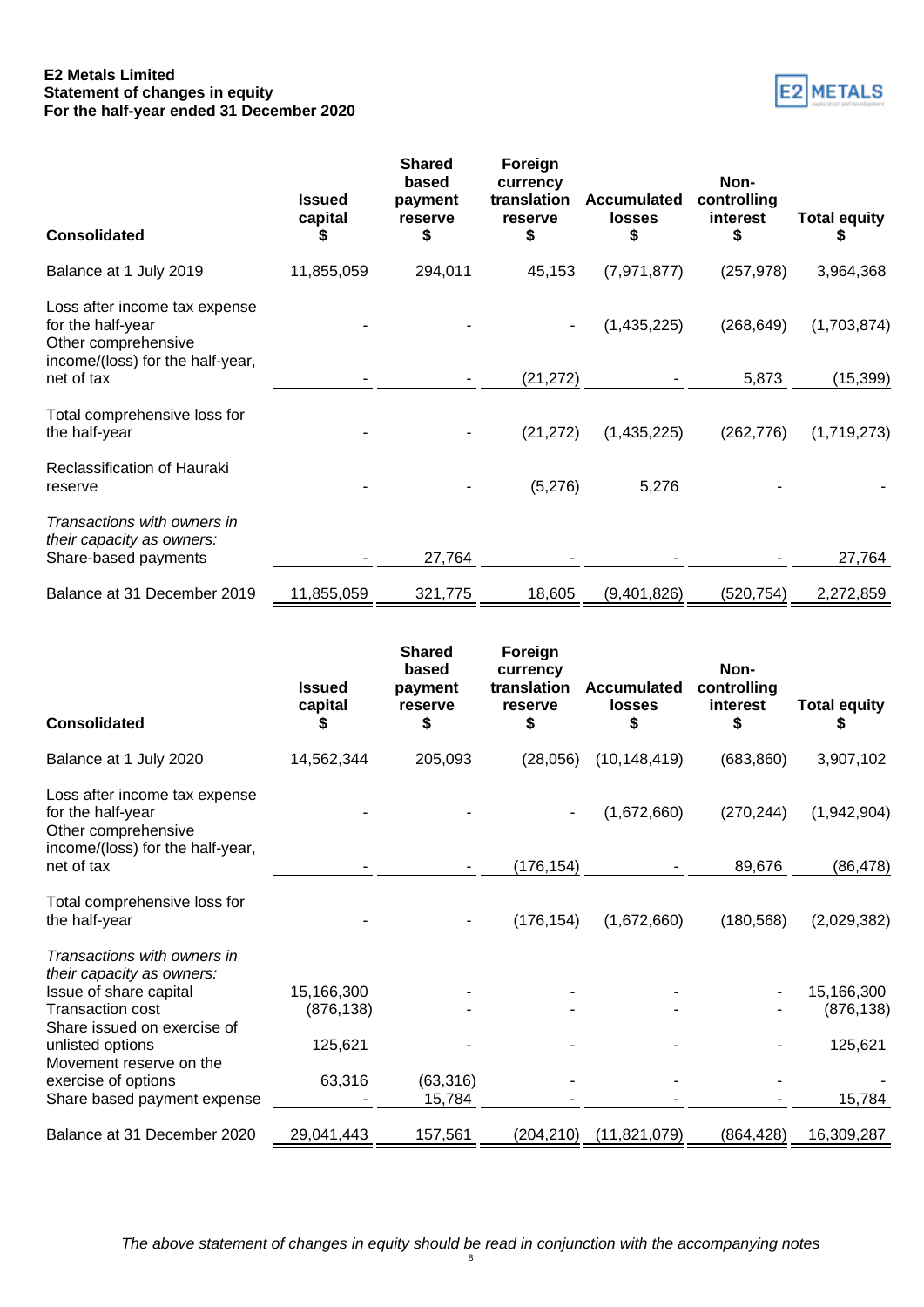#### **E2 Metals Limited Statement of cash flows For the half-year ended 31 December 2020**



|                                                                                                                     | <b>Consolidated</b>                  |                       |  |
|---------------------------------------------------------------------------------------------------------------------|--------------------------------------|-----------------------|--|
|                                                                                                                     | 31 December 31 December<br>2020<br>S | 2019<br>S             |  |
|                                                                                                                     |                                      |                       |  |
| Cash flows from operating activities<br>Payments to suppliers and employees (inclusive of GST)<br>Interest received | (3,409,014)<br>3,766                 | (1,580,655)<br>12,333 |  |
| Interest paid                                                                                                       |                                      | (1,744)               |  |
| COVID-19 ATO incentives received                                                                                    | 29,865                               |                       |  |
| Net cash used in operating activities                                                                               | (3,375,383)                          | (1,570,066)           |  |
| Cash flows from investing activities                                                                                |                                      |                       |  |
| Payments for property, plant and equipment                                                                          | (89, 825)                            |                       |  |
| Net proceeds from the sales of bonds                                                                                | 1,253,709                            |                       |  |
| Net cash from investing activities                                                                                  | 1,163,884                            |                       |  |
| Cash flows from financing activities                                                                                |                                      |                       |  |
| Proceeds from issue of shares                                                                                       | 15,291,921                           |                       |  |
| Equity raising costs                                                                                                | (876, 138)                           |                       |  |
| Repayment of borrowings                                                                                             |                                      | (26, 606)             |  |
| Net cash from/(used in) financing activities                                                                        | 14,415,783                           | (26, 606)             |  |
| Net increase/(decrease) in cash and cash equivalents                                                                | 12,204,284                           | (1,596,672)           |  |
| Cash and cash equivalents at the beginning of the financial half-year                                               | 3,564,498                            | 3,946,719             |  |
| Effects of exchange rate changes on cash and cash equivalents                                                       | (179, 655)                           | 1,070                 |  |
| Cash and cash equivalents at the end of the financial half-year                                                     | 15,589,127                           | 2,351,117             |  |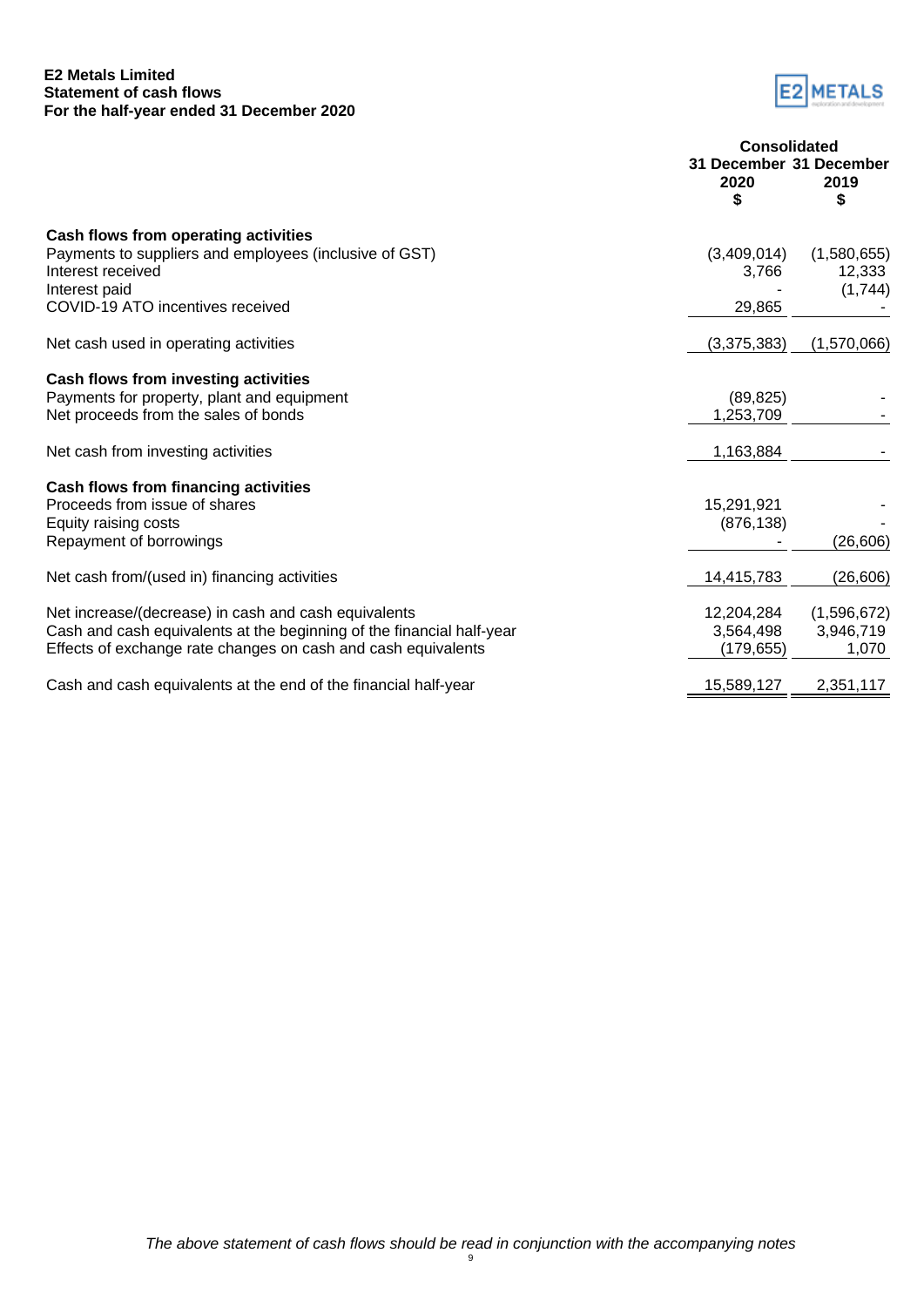#### **E2 Metals Limited Notes to the financial statements 31 December 2020**



#### **Note 1. General information**

The financial statements cover E2 Metals Limited as a Consolidated entity consisting of E2 Metals Limited and the entities it controlled at the end of, or during, the half-year. The financial statements are presented in Australian dollars, which is E2 Metals Limited's functional and presentation currency.

E2 Metals Limited is a listed public company limited by shares, incorporated and domiciled in Australia.

A description of the nature of the Consolidated entity's operations and its principal activities are included in the directors' report, which is not part of the financial statements.

The financial statements were authorised for issue, in accordance with a resolution of directors, on 10 March 2021.

#### **Note 2. Significant accounting policies**

These general purpose financial statements for the interim half-year reporting period ended 31 December 2020 have been prepared in accordance with Australian Accounting Standard AASB 134 'Interim Financial Reporting' and the Corporations Act 2001, as appropriate for for-profit oriented entities. Compliance with AASB 134 ensures compliance with International Financial Reporting Standard IAS 34 'Interim Financial Reporting'.

These general purpose financial statements do not include all the notes of the type normally included in annual financial statements. Accordingly, these financial statements are to be read in conjunction with the annual report for the year ended 30 June 2020 and any public announcements made by the Company during the interim reporting period in accordance with the continuous disclosure requirements of the Corporations Act 2001.

The principal accounting policies adopted are consistent with those of the previous financial year and corresponding interim reporting period, unless otherwise stated.

#### **New or amended Accounting Standards and Interpretations adopted**

The Consolidated entity has adopted all of the new or amended Accounting Standards and Interpretations issued by the Australian Accounting Standards Board ('AASB') that are mandatory for the current reporting period.

Any new or amended Accounting Standards or Interpretations that are not yet mandatory have not been early adopted.

#### **Note 3. Operating segments**

#### *Identification of reportable operating segments*

The Consolidated entity is organised into two operating segments: Australia projects and Argentina projects. These operating segments are based on the internal reports that are reviewed and used by the Board of Directors (who are identified as the Chief Operating Decision Makers ('CODM')) in assessing performance and in determining the allocation of resources. There is no aggregation of operating segments.

The CODM reviews financial management accounts on a monthly basis. The accounting policies adopted for internal reporting to the CODM are consistent with those adopted in the financial statements.

The reportable segments are:

Australia Argentina

*Intersegment transactions*

There were no material intersegment transactions during the reporting period.

There were no material intersegment receivables, payables and loans during the reporting period.

#### *Major customers*

The Consolidated entity does not have any customers.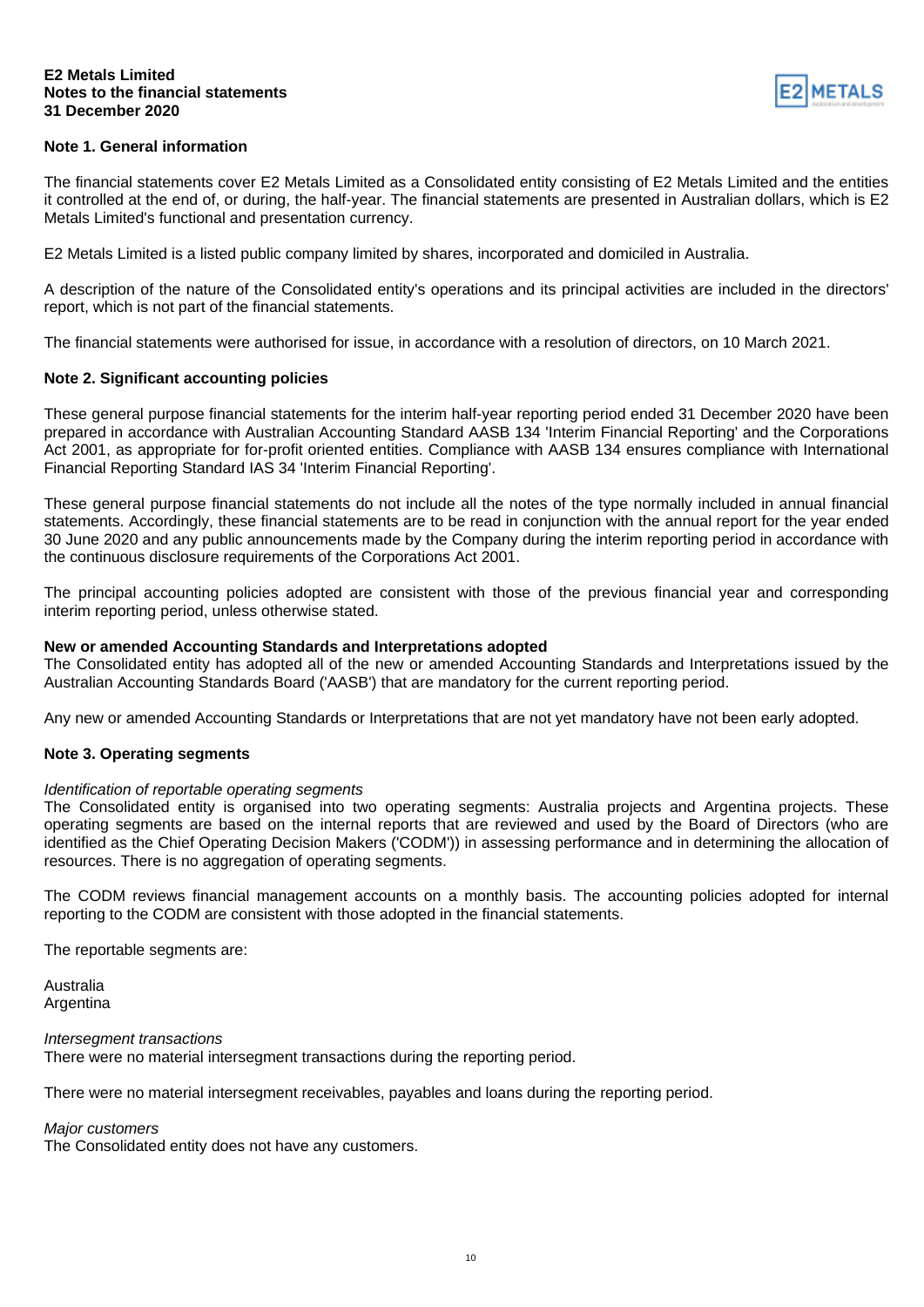#### **E2 Metals Limited Notes to the financial statements 31 December 2020**

### **Note 3. Operating segments (continued)**



| <b>Consolidated - 31 December 2020</b>                                                                                                                                                                             | Argentina<br>S                            | Australia<br>\$                  | Unallocated<br>\$                                    | Total<br>\$                                                                                      |
|--------------------------------------------------------------------------------------------------------------------------------------------------------------------------------------------------------------------|-------------------------------------------|----------------------------------|------------------------------------------------------|--------------------------------------------------------------------------------------------------|
| Other income<br>Administration expenses<br>Corporate expenses<br><b>Employment expenses</b><br><b>Exploration expense</b><br>Loss before income tax expense<br>Income tax expense<br>Loss after income tax expense | 1,253,710<br>(2,381,047)<br>(1, 127, 337) | 33,872<br>(88, 212)<br>(54, 340) | (338, 763)<br>(268, 030)<br>(154, 434)<br>(761, 227) | 1,287,582<br>(338, 763)<br>(268, 030)<br>(154, 434)<br>(2,469,259)<br>(1,942,904)<br>(1,942,904) |
| <b>Assets</b><br>Unallocated assets:<br>Cash and cash equivalents<br>Trade and other receivables<br>Other current assets<br>Other non-current assets<br><b>Total assets</b>                                        |                                           |                                  |                                                      | 15,589,127<br>672,964<br>28,695<br>117,765<br>16,408,551                                         |
| <b>Liabilities</b><br>Unallocated liabilities:<br>Trade and other payables<br>Employee benefits<br><b>Total liabilities</b>                                                                                        |                                           |                                  |                                                      | 78,683<br>20,581<br>99,264                                                                       |
| <b>Consolidated - 31 December 2019</b>                                                                                                                                                                             | Argentina<br>\$                           | Australia<br>\$                  | Unallocated<br>\$                                    | Total<br>\$                                                                                      |
| Other income<br>Administration expenses<br>Corporate expenses<br><b>Employment expenses</b><br><b>Exploration expense</b><br>Loss before income tax expense<br>Income tax expense<br>Loss after income tax expense | (1, 294, 281)<br>(1, 294, 281)            | 12,333<br>(29, 732)<br>(17, 399) | (89, 514)<br>(172, 503)<br>(130, 177)<br>(392, 194)  | 12,333<br>(89, 514)<br>(172, 503)<br>(130, 177)<br>(1,324,013)<br>(1,703,874)<br>(1,703,874)     |
| Consolidated - 30 June 2020                                                                                                                                                                                        |                                           |                                  |                                                      |                                                                                                  |
| <b>Assets</b><br>Unallocated assets:<br>Cash and cash equivalents<br>Trade and other receivables<br>Other current assets<br>Other non-current assets<br><b>Total assets</b>                                        |                                           |                                  |                                                      | 3,564,498<br>341,714<br>43,195<br>30,000<br>3,979,407                                            |
| Liabilities<br>Unallocated liabilities:<br>Trade and other payables<br><b>Employee benefits</b><br><b>Total liabilities</b>                                                                                        |                                           |                                  |                                                      | 64,741<br>7,564<br>72,305                                                                        |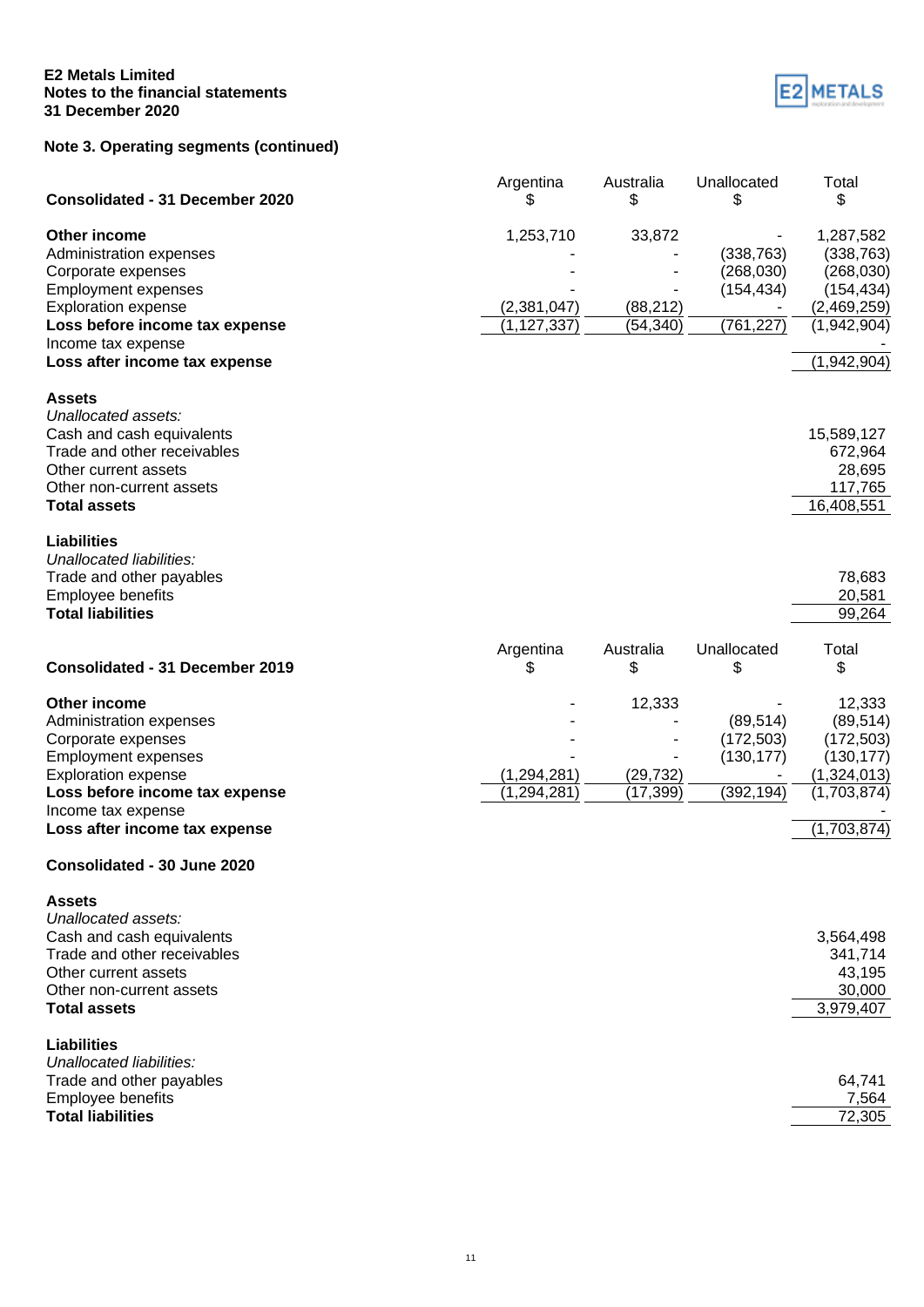#### **Note 4. Investment income**



| <b>Consolidated</b> |                         |  |  |
|---------------------|-------------------------|--|--|
|                     | 31 December 31 December |  |  |
| 2020                | 2019                    |  |  |
| \$                  | S                       |  |  |
| 1 253 710           |                         |  |  |

Gain from bonds

The gain from bonds relates to gain from the sale of Argentine CCL bonds which were acquired for the purpose of selling in the short term. The bonds were acquired in US Dollars and liquidated in Argentine Peso as part of transferring the operating working capital to the Group's Argentine subsidiary for exploration activities. The bonds were acquired and sold during the half-year ended December 2020. There were no bonds on hand as at 31 December 2020.

#### **Note 5. GST and other receivables**

|                                     | <b>Consolidated</b><br>31 December |              |  |
|-------------------------------------|------------------------------------|--------------|--|
|                                     | 2020                               | 30 June 2020 |  |
| GST and VAT receivable- current     | 535.669                            | 313.264      |  |
| GST and VAT receivable- non-current | 126,338                            | 19,616       |  |
| Other receivables -current          | 10.957                             | 8,834        |  |
|                                     | 672.964                            | 314.714      |  |

Non-current GST and VAT receivables represents the amount of VAT as at 31 December 2020 that is reimbursable under the Mining Investment Law in Argentina after a period of up to 15 months from the date that the VAT credit originated through a purchase of a VAT-taxable supply.

#### **Note 6. Trade and other payables**

|                            |                 | <b>Consolidated</b><br>31 December |  |
|----------------------------|-----------------|------------------------------------|--|
|                            | 2020<br>\$      | 30 June 2020<br>\$                 |  |
| Trade payables             | 20,969          | 14,173                             |  |
| Accruals<br>Other payables | 9,497<br>48,217 | 28,199<br>22,369                   |  |
|                            | 78,683          | 64,741                             |  |

#### **Note 7. Equity - issued capital**

|                              | <b>Consolidated</b>        |                                      |            |                     |
|------------------------------|----------------------------|--------------------------------------|------------|---------------------|
|                              | 31 December<br>31 December |                                      |            |                     |
|                              | 2020<br><b>Shares</b>      | <b>30 June 2020</b><br><b>Shares</b> | 2020       | <b>30 June 2020</b> |
| Ordinary shares - fully paid | 149,658,406                | 113,869,786                          | 29,041,443 | 14.562.344          |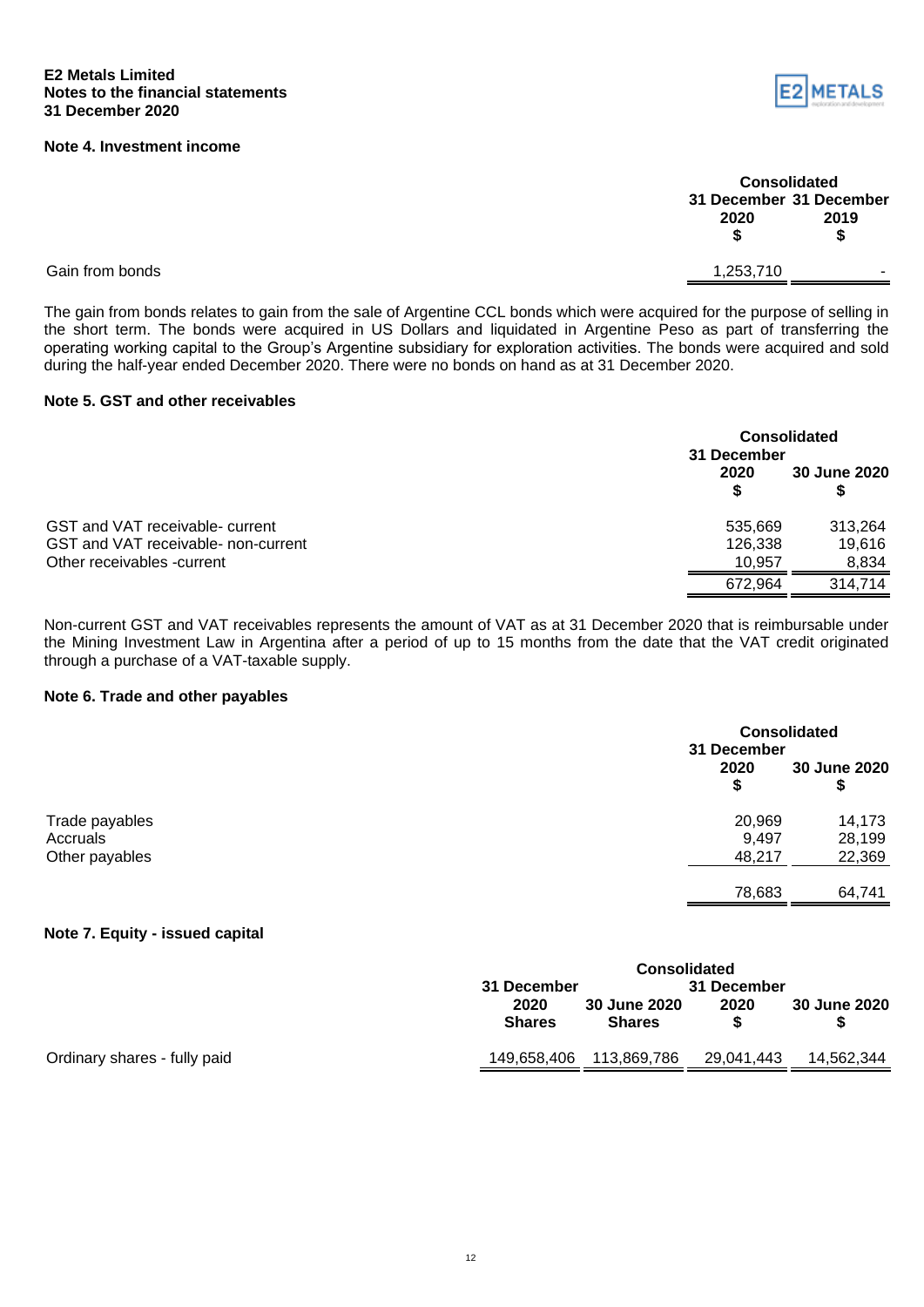#### **Note 7. Equity - issued capital (continued)**

#### *Movements in ordinary share capital*



| <b>Details</b>                               | Date             | <b>Shares</b> | <b>Issue price</b> | \$         |
|----------------------------------------------|------------------|---------------|--------------------|------------|
| <b>Balance</b>                               | 1 July 2019      | 91,869,786    |                    | 11,855,059 |
| Share placement to sophisticated investors   | 4 June 2020      | 22,000,000    | \$0.125            | 2,750,000  |
| Capital raising cost                         |                  |               | \$0.000            | (42,715)   |
| <b>Balance</b>                               | 1 July 2020      | 113,869,786   |                    | 14,562,344 |
| Share placement to sophisticated investors   | 3 July 2020      | 17.330.400    | \$0.125            | 2,166,300  |
| Share issued on exercise of unlisted options | 6 November 2020  | 350,000       | \$0.269            | 94.887     |
| Share issued on exercise of unlisted options | 16 November 2020 | 300,000       | \$0.316            | 94.049     |
| Share placement to sophisticated investors   | 26 November 2020 | 17,808,220    | \$0.730            | 13,000,000 |
| Capital raising cost                         |                  |               | \$0.000            | (876, 137) |
| <b>Balance</b>                               | 31 December 2020 | 149,658,406   |                    | 29,041,443 |

#### *Ordinary shares*

Ordinary shares entitle the holder to participate in dividends and the proceeds on the winding up of the company in proportion to the number of and amounts paid on the shares held. The fully paid ordinary shares have no par value and the company does not have a limited amount of authorised capital.

On a show of hands every member present at a meeting in person or by proxy shall have one vote and upon a poll each share shall have one vote.

#### *Share buy-back*

There is no current on-market share buy-back.

#### **Note 8. Contingent liabilities**

The group had no material contingent liabilities as at the date of this report (30 June 2020: nil)

#### **Note 9. Events after the reporting period**

No matter or circumstance has arisen since 31 December 2020 that has significantly affected, or may significantly affect the Consolidated entity's operations, the results of those operations, or the Consolidated entity's state of affairs in future financial years.

#### **Note 10. Earnings per share**

|                                                                                           | <b>Consolidated</b><br>31 December 31 December<br>2020<br>\$ | 2019<br>\$             |
|-------------------------------------------------------------------------------------------|--------------------------------------------------------------|------------------------|
| Loss after income tax<br>Non-controlling interest                                         | (1,942,904)<br>270.244                                       | (1,703,874)<br>268.649 |
| Loss after income tax attributable to the owners of E2 Metals Limited                     | (1,672,660)                                                  | (1, 435, 225)          |
|                                                                                           | <b>Number</b>                                                | <b>Number</b>          |
| Weighted average number of ordinary shares used in calculating basic earnings per share   | 134.483.047                                                  | 91,869,786             |
| Weighted average number of ordinary shares used in calculating diluted earnings per share | 134.483.047                                                  | 91,869,786             |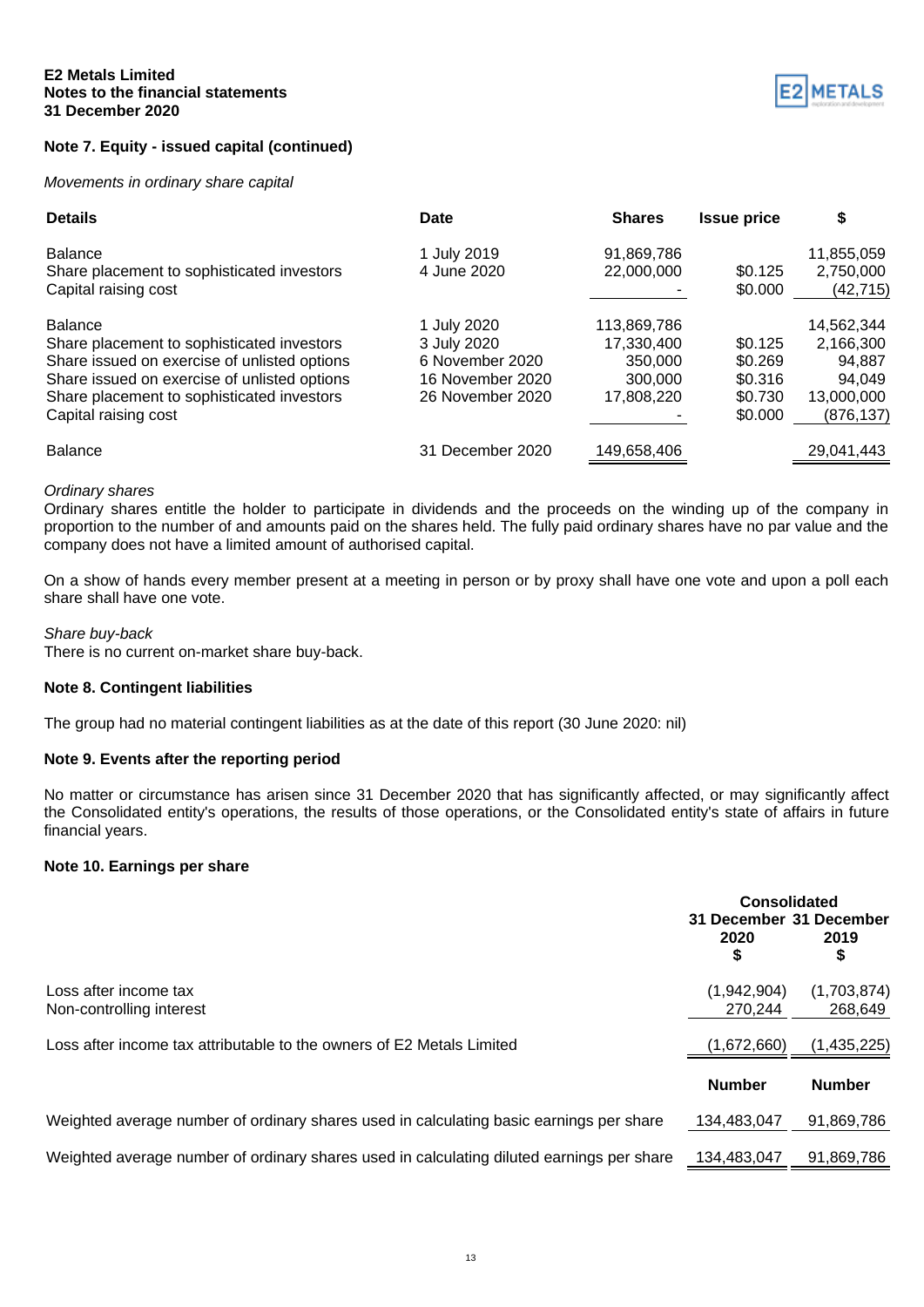#### **E2 Metals Limited Notes to the financial statements 31 December 2020**

**Note 10. Earnings per share (continued)**

|                                   | <b>Cents</b> | Cents  |
|-----------------------------------|--------------|--------|
| Basic earnings/(loss) per share   | (1.24)       | (1.56) |
| Diluted earnings/(loss) per share | (1.24)       | (1.56) |

*Diluted earnings/(loss) per share*

The rights to options held by option holders have not been included in the weighted average number of ordinary shares for the purposes of calculating diluted EPS as they do not meet the requirements for inclusion in AASB 133 "Earnings per Share". The rights to options are non-dilutive as the consolidated entity has generated a loss for the year.

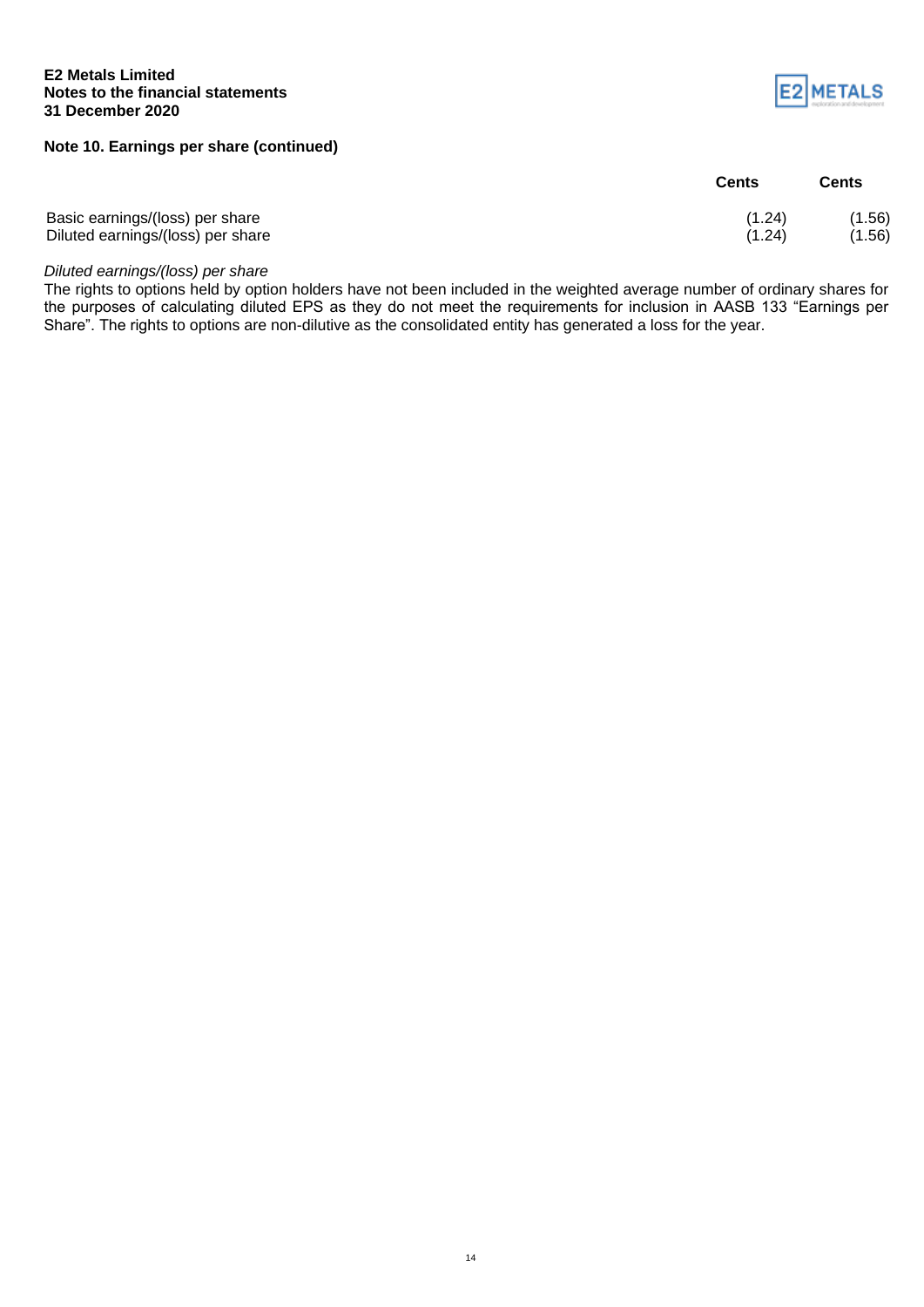#### **E2 Metals Limited Directors' declaration 31 December 2020**



In the directors' opinion:

- the attached financial statements and notes comply with the Corporations Act 2001, Australian Accounting Standard AASB 134 'Interim Financial Reporting', the Corporations Regulations 2001 and other mandatory professional reporting requirements;
- the attached financial statements and notes give a true and fair view of the Consolidated entity's financial position as at 31 December 2020 and of its performance for the financial half-year ended on that date; and
- there are reasonable grounds to believe that the Company will be able to pay its debts as and when they become due and payable.

Signed in accordance with a resolution of directors made pursuant to section 303(5)(a) of the Corporations Act 2001.

On behalf of the directors

 $\frac{1}{2}$ 

Todd Williams Managing Director

10 March 2021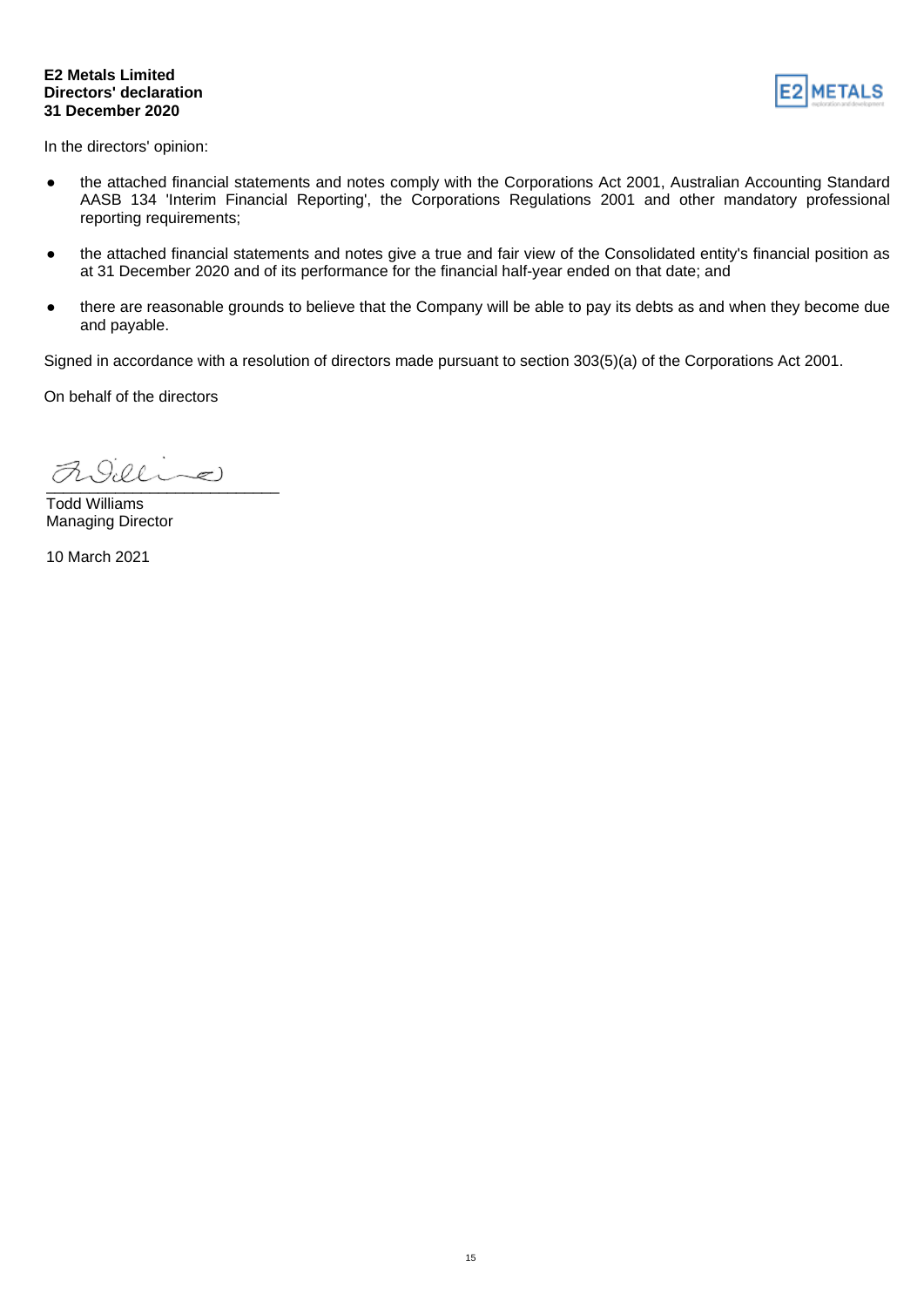# **L.** William Buck

## **Independent auditor's review report**

## **Report on the Review of the Half-Year Financial Report**

#### **Conclusion**

We have reviewed the accompanying half-year financial report of E2 Metals Limited (the Company) and the entities it controlled at the half-year's end or from time to time during the half year (the consolidated entity), which comprises the consolidated statement of financial position as at 31 December 2020, the consolidated statement of profit or loss and other comprehensive income, consolidated statement of changes in equity and consolidated statement of cash flows for the half-year ended on that date, a summary of significant accounting policies and other explanatory information, and the directors' declaration.

Based on our review, which is not an audit, we have not become aware of any matter that makes us believe that the half-year financial report of E2 Metals Limited is not in accordance with the *Corporations Act 2001* including:

- a) giving a true and fair view of the consolidated entity's financial position as at 31 December 2020 and of its performance for the half year ended on that date; and
- b) complying with Australian Accounting Standard 134 *Interim Financial Reporting* and the *Corporations Regulations 2001*.

#### **Basis for Conclusion**

We conducted our review in accordance with ASRE *2410 Review of a Financial Report Performed by the Independent Auditor of the Entity*. Our responsibilities are further described in the *Auditor's Responsibilities for the Review of the Financial Report* section of our report. We are independent of the Company in accordance with the ethical requirements of the Accounting Professional and Ethical Standards Board's APES 110 *Code of Ethics for Professional Accountants (including Independence Standards)* (the Code) that are relevant to our audit of the annual financial report in Australia. We have also fulfilled our other ethical responsibilities in accordance with the Code.

#### **Responsibility of Management for the Half-Year Financial Report**

The directors of the company are responsible for the preparation of the half-year financial report that gives a true and fair view in accordance with Australian Accounting Standards and the *Corporations Act 2001* and for such internal control as the directors determine is necessary to enable the preparation of the half-year financial report that gives a true and fair view and is free from material misstatement, whether due to fraud or error.

**ACCOUNTANTS & ADVISORS** 

Level 20, 181 William Street Melbourne VIC 3000 Telephone: +61.3.9824.8555 williambuck com